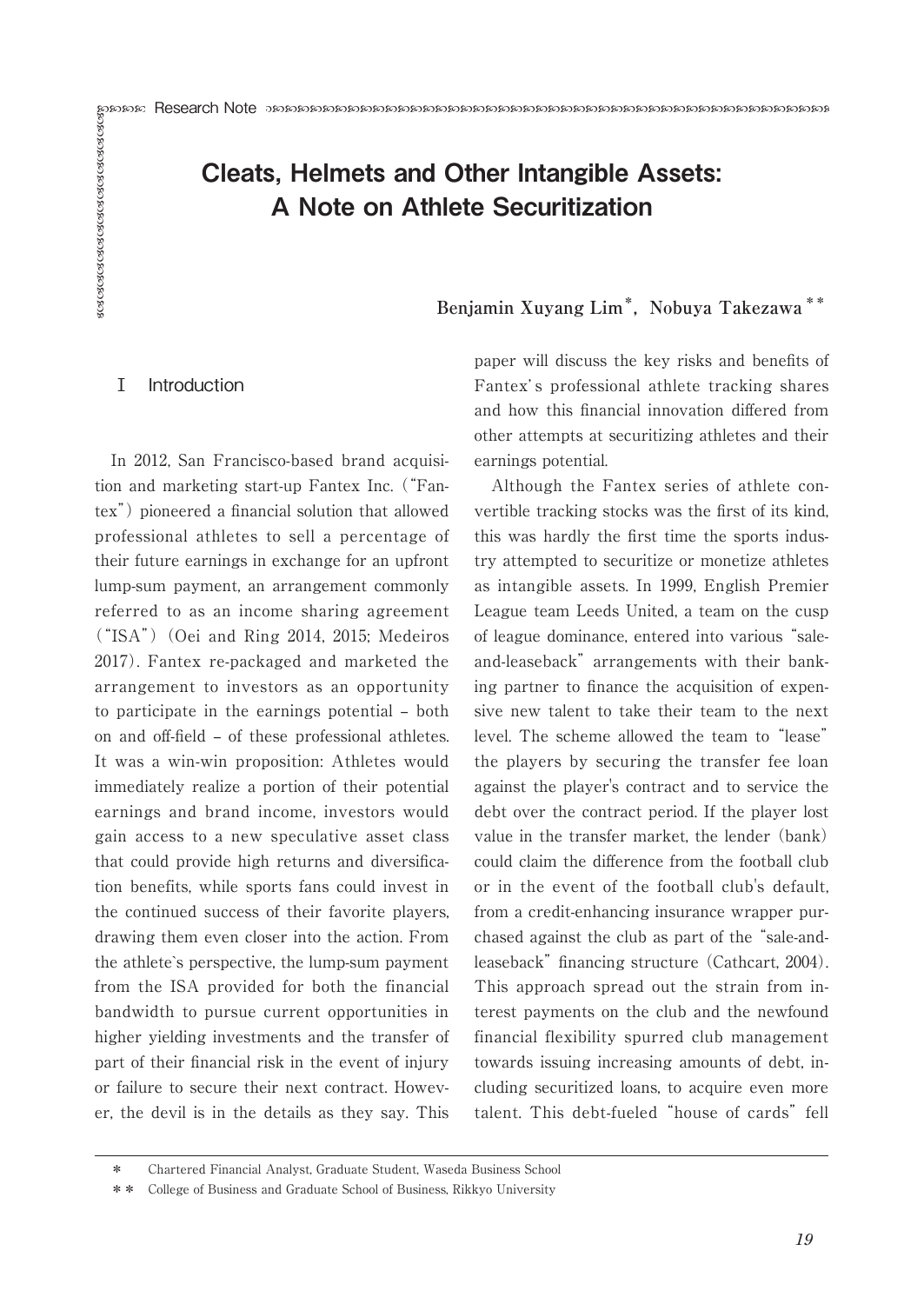apart in 2002 when Leeds United started to fall in league rankings and the club's growing financial obligations forced them to release players in a dampened transfer market resulting in sizeable losses. By 2004, still struggling under their debt burden, Leeds United's fall from grace was complete and they were relegated from the Premier League following a bottom-three finish (Brinksworth, 2004; Burns, 2006).

In considering income sharing agreements from a broader perspective to include debt securities backed by an athlete's playing contract, the turn of the century also saw individual athletes begin to explore securitization options in the financial markets as a means to monetize their earnings potential or increase their control over their financial situation. Frank Thomas, a former slugger with the Chicago White Sox, planned a debt issuance in the late-90s, seeking to realize the deferred compensation aspects of his playing contract in Major League Baseball. However, investor concerns over various contractual clauses in his playing contract derailed the negotiations and the deal fell through (Fried, DeSchriver and Mondello, 2013). In 2008, Randy Newsom, a minor league baseball player, tried to raise USD50,000 by selling 2,500 shares in himself at USD20 per share through his website, Real Sports Investments. The intent was to finance Newsom to the major leagues through such income sharing agreements. If he was signed to a major league team, the shareholder would be entitled to 0.002% of his pay. However, he withdrew the securities after a year fearing that he was in violation of the securities laws and the rules of Major League Baseball (Schwartz, 2015). These cases illustrate not only the interest from professional athletes in the possibilities of ISAs but highlights the complex contractual and regulatory hurdles that they face in bringing this idea to fruition. One successful example was NFL Running Back William Andrews of the Atlanta Falcons whose contract included an annuity that paid out a guaranteed USD8 million spread over the 40 years following his retirement in 1986. In 2001, Andrews negotiated a private placement offering with Hanleigh Co. to receive USD2 million upfront in exchange for the remaining stream of cashflows which amounted to USD5 million over 25 years (Brown, Rascher, Nagel, and McEvoy, 2016). This deal was likely successful as the agreement bore significantly less risk and uncertainty given the risk of default on annuity payments lay with the Atlanta Falcons rather than Andrews.

Closer in spirit to Fantex is OneSeason, a virtual sports trading platform, where shares on professional athletes IPO at USD5 per share. The shares would trade on OneSeason's exchange, with price changes reflecting on-field performance and market demand but the securities were not directly linked to the income of the players. OneSeason successfully raised USD3.5 million in Series A funding in 2009 and the site opened to strong early demand. However, "investors" soon realized that without any direct claim on athlete earnings, the shares lacked any real intrinsic value. OneSeason's athlete stock market peaked at USD300,000 and it was eventually forced to close as its business model proved unsustainable (Schwartz, 2015).

#### Ⅱ Intangible Assets

Do professional athletes qualify as assets to be "owned" and accounted for by their respective sports franchises? This question was the source of much debate in the European soccer leagues. In 1989, the Tottenham Hotspurs adopted an accounting policy to record player registration costs on the balance sheet thus treating a player as an intangible asset as opposed to an expense (Morrow, 1999). The players' transfer fees reflected their value on the balance sheets of publicly traded football clubs (Foster, Greyser, and Walsh, 2006). Traditionally, the earning power of the individual is not tradeable, and this was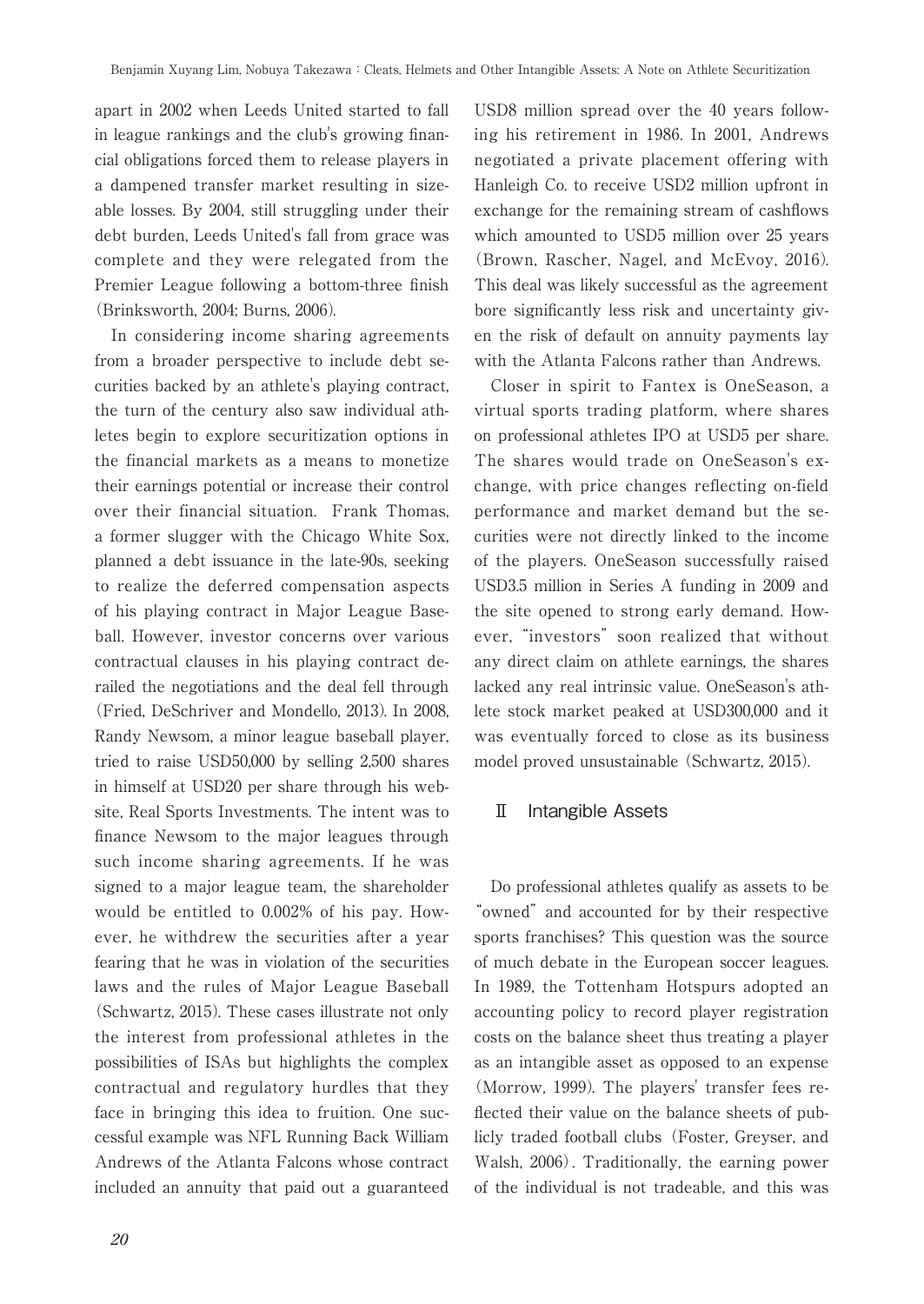said to be the key difference between investment in humans and investment in property. The transfer market is a challenge to this notion of assets (Morrow, 1999).

In December 1997, FRS 10 on Goodwill and Intangible assets was introduced by the Accounting Standards Board (ASB). Under FRS 10, all intangible assets can be amortized over their useful economic lives, including intangibles obtained through arms-length transactions. Conceivably, football players would fall into this category for their respective football clubs. One question that remains to be addressed is whether these assets generate economic benefits. Amir and Livine (2005) show that the transfer of players yields economic benefits for the team in terms of increased sales or profits as evidenced in a regression of profits or sales on transfer fees paid (investment) and fees received. They also find that transfer fees paid are positively related to market values, providing evidence that market participants agree with treatment prescribed by the new accounting requirement. However, there is "little doubt that the far-reaching implications of FRS 10 for football clubs was not a specific intention of the ASB" (Morrow, 1999 p.127). Furthermore, FRS 10 does not recognize the market value of homegrown players as internally developed intangible assets, thereby differentiating the treatment of transferred players and homegrown players on the balance sheet.

As Oei and Ring (2015) point out, the absence of regulation over young players could lead to ethical issues of "exploitation, discontinuation of schooling, provision of performance enhancing drugs, age misrepresentation, and overcrowded and substandard training facilities" (Oei and Ring, 2015 p.701). For example, "local street agents" known as buscones actively develop Caribbean-born baseball players from youth until they are eligible to sign with an MLB team. In return, the buscones demand a substantial percentage of the signing bonus if the player

contracts with an MLB team. Such an arrangement would fall under the umbrella of Income Sharing Agreements ("ISA") as it involves the sale of an income generating asset or rights on future income. This raises an important ethical question if such ISAs constitute ownership over human capital resembling servitude. In the context of Fantex, their iteration of an ISA would raise concerns over the sense of "human ownership" if the base for income sharing covered a broad or wide range of income activities and accounted for a substantial fraction of the income base (Oei and Ring, 2015).

# Ⅲ Fantex Income Sharing Agreement and Tracking Stocks

The first of the Fantex series of athlete tracking stocks dates back to February 2014 when Fantex held IPO roadshows across eleven destinations around the United States to market their Vernon Davis Fantex series stock. According to the prospectus filed with the Securities and Exchange Commission ("SEC"), Fantex entered into a Brand Contract Agreement ("Brand Contract") with the athlete, agreeing to provide a lump-sum payment upfront for a fixed percentage of the athlete's future brand income in perpetuity. This referred to all income related to or derived from his professional skill and brand, including his contract salary and performance incentives, any endorsement deals or paid appearances, and revenues from a post-playing career if related to his field of expertise such as sports broadcasting or coaching. In effect, the Brand Contract is an income sharing agreement between Fantex and the athlete. Fantex would also own co-investment rights if the athlete were presented an investment opportunity that leveraged his brand. To finance the lump-sum payment of the Brand Contract, Fantex raises an equity offering of convertible tracking stocks linked to the performance of the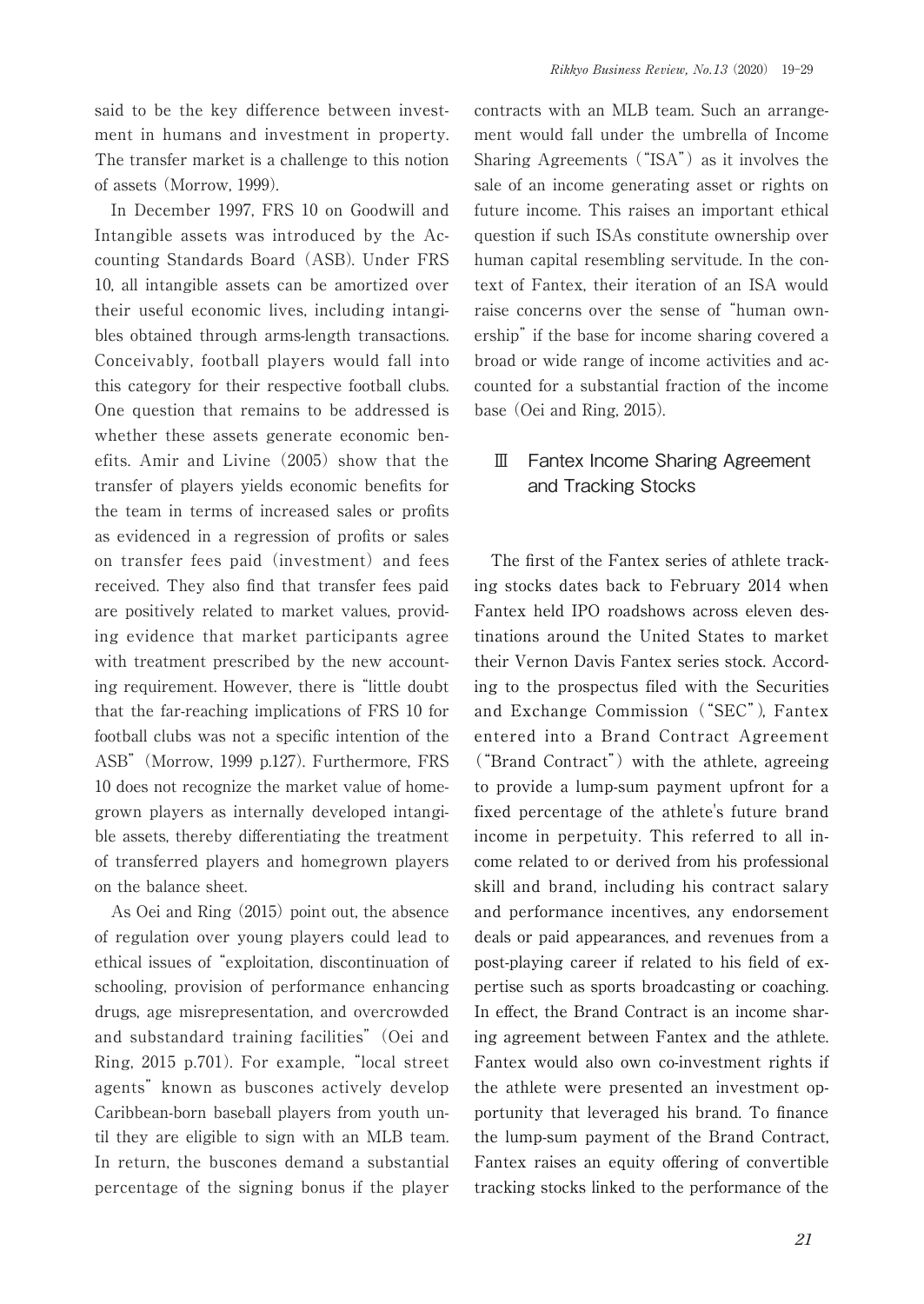Brand Contract. However, the tracking stock represents no claim or ownership interest in the Brand Contract and only represents a share in the platform common stock of the management company, Fantex Inc. (SEC S-1, 2013).

A closer look at the attribution of income derived from the Brand Contract to Fantex tracking stock shareholders reveals that 95% of Brand Contract Income and a share of the general liabilities and expenses of Fantex forms the value attributable to the tracking stock. Investors are therefore taking a position not only on the earnings potential of the athlete but on the aggregate performance of Fantex as a company and its ability to manage its expenses. Additionally, several structural features of the tracking stocks imply that investors should maintain a high degree of trust in the "good faith" efforts of management in conducting their business. One example is the convertible feature which permits Fantex to convert any Fantex Series Tracking Stock to common platform stock at their sole discretion. This could occur during a corporate restructuring or if a Brand Contract is presumed to no longer be generating any brand income due to a career ending injury or an athlete not fulfilling his potential and getting cut from the team but is in no way limited to these situations.

The dividend payout policy is the primary mechanism for investors to earn a return on their investment given the likelihood of low trading volumes and a lack of liquidity for such shares, and states that periodic dividends declared will be in excess of 20% of the "available dividend amount," which refers to attributable income less expenses. However, management reserves the right not only to adjust dividend payments but to retain available funds for general operations and development of Fantex (SEC S-1, 2013). The lack of separation between the income and expenses of the securitized asset and the general operations of the firm could mean that early investors bear a proportionally greater share of the financial burden of Fantex's operations compared to later series of shares and without any clear form of compensation for the additional risk. Dividends for the Vernon Davis series are summarized in Table 1.

Beyond a fixed percentage claim on the Brand Income of the athlete, the Brand Contract gives Fantex the right of direct co-investment in certain investment opportunities presented to the athlete up to the percentage of Brand Income acquired. In the case of Vernon Davis, this allowed Fantex to take a direct equity stake (10%) in three Jamba Juice Franchise licenses acquired by Vernon Davis in 2015 as part of an expanded endorsement deal (Fantex, 2015b) and was financed using attributable income to the Vernon Davis series. Co-investment enables Fantex to build up a portfolio of assets based on the investment opportunities afforded to its athletes that may reliably generate cash flow during a player's post-career phase. However, drawing down from available dividend amounts to finance such investments exposes the investors to potential loss or increased volatility and investors are fully reliant on Fantex management to possess the relevant expertise in assessing potential opportunities.

Fantex athlete equity were not limited to tracking the brand income of individual athletes. In 2016 Fantex launched a private placement for Fantex Sports Portfolio Unit 1 (code FXSP I) which bundled the 20 Brand Contracts listed in Table 2 and shuttered their brokerage service platform. Fantex sold 5,933,765 units at USD10 each and has consistently paid dividends to its investors.

To estimate the fair value for each Brand

Table 1 Dividend per unit for Vernon Davis Series **Stock** 

| Year            | 2016  | 2017   | 2018   | 2019   |
|-----------------|-------|--------|--------|--------|
| Dividend Amount | \$1.5 | \$1.27 | \$0.89 | \$0.85 |

Source: Fantex Inc. website and SEC 10-K Reports.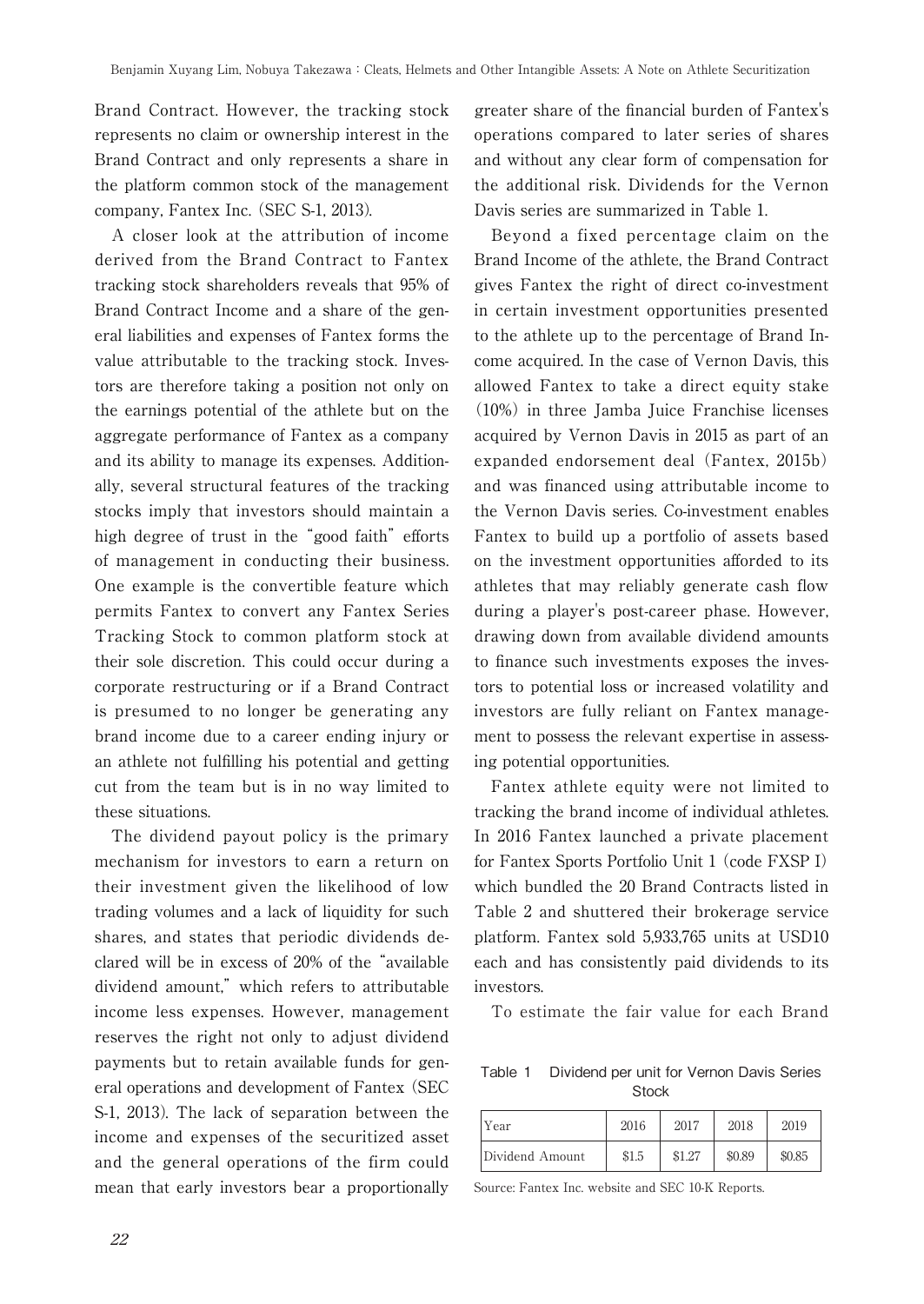| Contract Party      | Primary Career  | <b>ABI</b> Effective Date | Brand Income<br>Payable to Fantex | <b>Brand Contract</b><br>(USD millions) | Shares<br>Outstanding |
|---------------------|-----------------|---------------------------|-----------------------------------|-----------------------------------------|-----------------------|
| Vernon Davis        | NFL Tight End   | Oct. 30, 2013             | 10%                               | \$4.00                                  | 421.000               |
| EJ Manuel           | NFL Quarterback | Feb. 14, 2014             | 10%                               | \$4.98                                  | 523,700               |
| Mohamed Sanu        | NFL W. Receiver | May 14 2014               | 10%                               | \$1.56                                  | 164,300               |
| Alshon Jeffery      | NFL W. Receiver | Sept. 7, 2014             | 13%                               | \$7.94                                  | 835,800               |
| Michael Brockers    | NFL Def, Tackle | Oct. 15, 2014             | 10%                               | \$3.44                                  | 362,200               |
| <b>Jack Mewhort</b> | NFL Off. Tackle | Feb. 15, 2015             | 10%                               | \$2.52                                  | 268,100               |
| Kendall Wright      | NFL W. Receiver | Dec. 1, 2014              | 10%                               | \$3.13                                  |                       |
| Andrew Heaney       | MLB Pitcher     | Jan. 1, 2015              | 10%                               | \$3.34                                  |                       |
| Terrance Williams   | NFL W. Receiver | Feb. 1, 2015              | 10%                               | \$3.06                                  |                       |
| Ryan Shazier        | NFL Linebacker  | Sept. 1, 2015             | 10%                               | \$3.11                                  |                       |
| Scott Langley       | PGA             | Oct. 25, 2015             | 15%                               | \$3.06                                  |                       |
| Collin McHugh       | MLB Pitcher     | Apr. 1, 2016              | 10%                               | \$3.96                                  |                       |
| Tyler Duffey        | MLB Pitcher     | Feb. 1, 2016              | 10%                               | \$2,23                                  |                       |
| Jonathan Schoop     | MLB Second      | Jan. 1, 2016              | 10%                               | \$4.91                                  |                       |
| Yangervis Solarte   | MLB Third       | Apr. 1, 2016              | 11%                               | \$3.15                                  |                       |
| Maikel Franco       | MLB Third       | Apr. 1, 2016              | 10%                               | \$4.35                                  |                       |
| Allen Robinson      | NFL W. Receiver | Feb. 15, 2016             | 12%                               | \$4.60                                  |                       |
| Kelly Kraft         | PGA             | Mar. 1, 2016              | 15%                               | \$2.28                                  |                       |
| Jack Maguire        | PGA             | Mar. 1, 2016              | 11%                               | \$2.07                                  |                       |

Table 2 Summary of Fantex Athlete Brand Contracts

Source: Data compiled from SEC 10-K and 10-Q Reports.

 Contract, Fantex undertakes extensive statistical analysis using historical performance data for comparable athletes. In assessing the value of a player, a wide array of data on on-field statistics such as strike outs per inning are collated, analyzed and correlated to future brand income (SEC 10-K, 2015). Assuming a 14-year career, Fantex estimated a present value of Vernon Davis' lifetime brand income at approximately USD40 million, of which Fantex is entitled to 10% under the Brand Contract (SEC S-1, 2013). Fantex varies the use of discount rates depending on the assessed risk and uncertainty of the future cash flows. This illustrates how the application of Sabermetrics in baseball or more generally sports analytics can go beyond that of building a winning roster and developing onfield tactics (Maxcy and Drayer, 2014).

The Fantex Series of Athlete Convertible Tracking Stocks are highly speculative and shifts a portion of the financial risk from the athlete to the investor. The athlete is paid upfront for a fraction of his unrealized future earnings, thereby transferring the risk of failing to realize his potential earnings to the investor. The investors take on that risk with no recourse to any assets or control over the athlete's actions. The upside potential of these securities is limited to the athlete outperforming the Brand Contract valuation, whereas the downside is a complete loss of principal less any distributed dividends.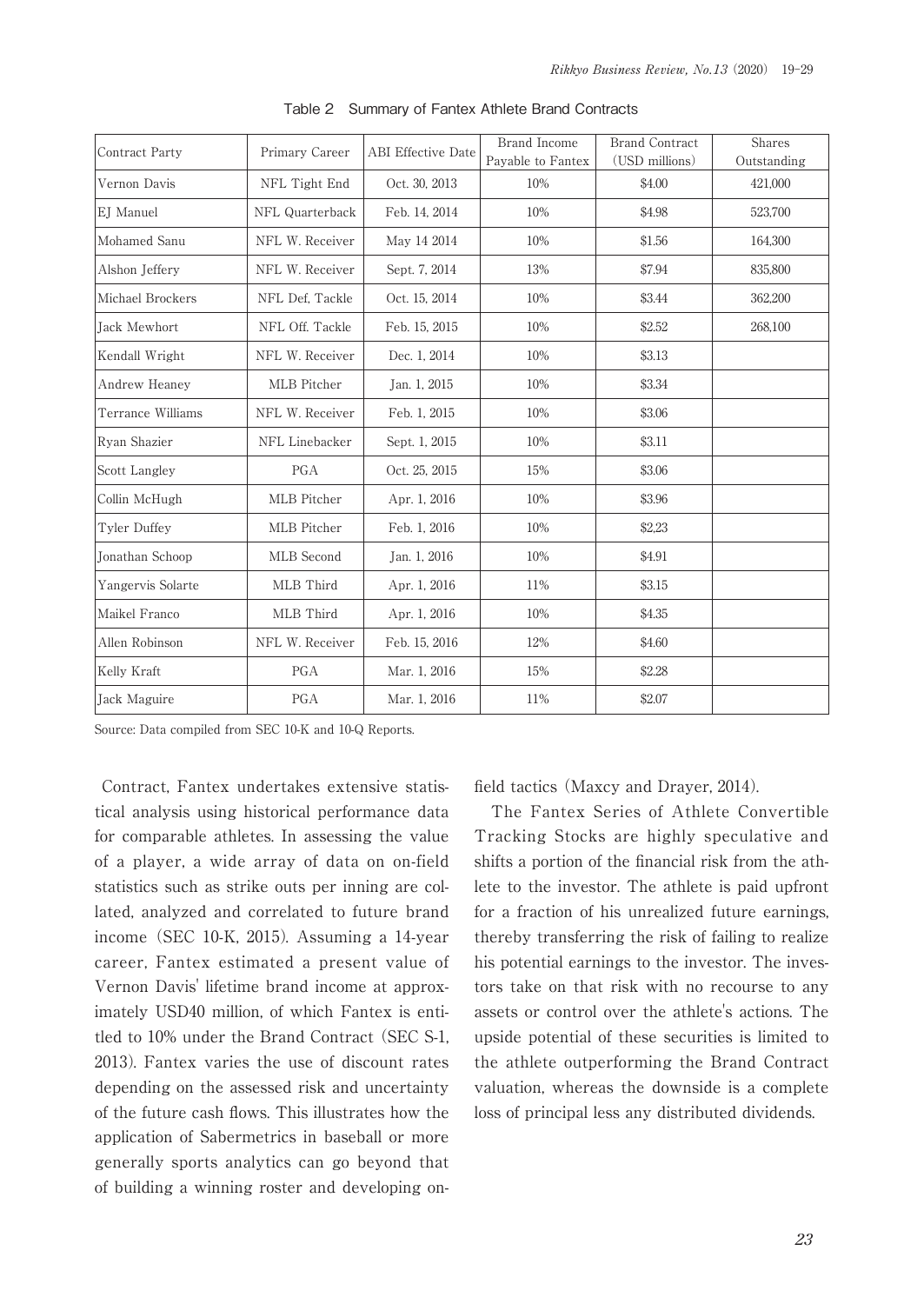## Ⅳ Asymmetric Information and Fantex

Tennis star Lleyton Hewitt was quoted as saying he was always one injury away from hanging up his racket. No athlete is immune from injury and they should have a strong incentive to maintain a form of insurance to mitigate the financial impact of such an event. Given that Fantex pays its athletes an upfront, lumpsum payment under the terms of the Brand Contract, it may be comparable to an economic contract that is fully paid out upfront, with the percentage of income to be paid to Fantex acting as the premium. Moreover, as a perpetual contract, Fantex does not require principal repayment from the contracted athlete and the arrangement could be understood in the context of an economic contract which resembles insurance (Medeiros, 2017). Consequently, as with insurance contracts, the issues of information asymmetry and moral hazard are unavoidable. A recent study by Madonia and Smith (2016) provides empirical evidence that poker players under a short-term income sharing agreement perform substantially worse than players not participating in an ISA. This suggests that a disincentive to perform due to income sharing type agreements is an ever-present risk that should be mitigated in the structure of the (Brand) Contract.

Information asymmetry occurs when sellers (athletes) have information that buyers (Fantex or investors) do not have about some aspect of product quality (potential playing ability). In NFL Running Back Arian Foster's Brand Contract, Fantex proposed to pay USD10 million for 20% of his future earnings. In comparison, NFL Tight End Vernon Davis was only willing to part with 10% of his potential brand income for USD4 million. In Arian Foster's case, while his injury history is disclosed in the prospectus, we may not understand the full extent that it

has on his playing ability, both physical and psychological. Arian Foster would be in the best position to know his physical condition and the toll the game takes on his body and his mind. If he considered the Fantex valuation of his income to be higher than or equal to his own projections, then he would likely be more willing to part with a higher percentage. This is the case of hidden information or what is often referred to as adverse selection.

On the other hand, athletes could change their behavior after contracting with Fantex leading to another asymmetric information problem known as moral hazard. The moral hazard aspect that could affect the economic contract (brand contract) is when the insured (the signed athlete) takes more risks as the insurance provides downside protection and they have less incentive to avoid such behavior (Oei and Ring, 2015). Assuming athletes want to perform better and increase their future salaries, the brand contract aligns the athlete with Fantex and the investors. However, upon receiving the payment upfront, the athlete "may train less dutifully, leading to declining performance and less future compensation for himself and his investors" (Schwartz, 2015 p.1143). According to the 2014 Annual Report for Fantex, Vernon Davis did not attend off-season conditioning training sessions (forgoing USD200,000 in workout bonuses) and staged a holdout for higher pay which ultimately came to naught and incurred a further USD70,000 in fines for missing a mandatory minicamp. This translates to USD27,000 less in attributable income under the Brand Contract. Following their agreement with Fantex, athletes may not pursue the highest or even higher paying contracts due to lifestyle preferences giving rise to another form of moral hazard. Medeiros (2017) notes the case of Alan LaRoche of the White Sox who retired early and forfeited the remainder of his contract payment since management failed to accommodate his request to have his son be present on a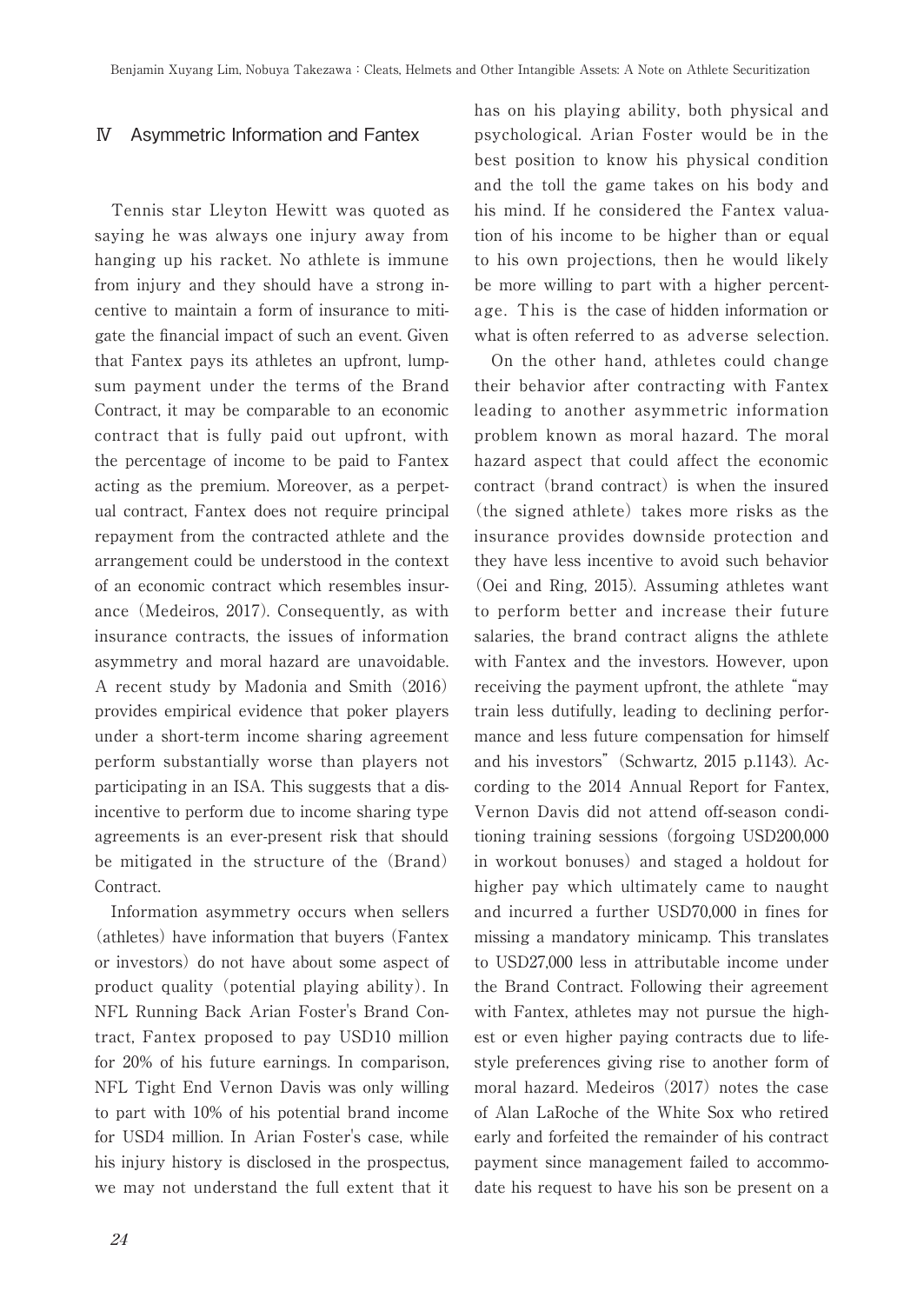regular basis in the clubhouse. While this cannot be construed as a change in behavior it does illustrate the wide array of choices that athletes have when pursuing their career in sport, not all of which are consistent with maximizing the return for the investor. Although there is a claw-back clause within the first two years if an athlete chooses to retire for reasons other than major injury, considering projections tend to be in the high-single to double digit range in years with respect to career longevity, valuations would be heavily impacted by the shortening of an athlete's career.

There are inherent risks in expecting the contracting parties to operate in good faith especially considering the unsecured nature of the obligations. Another form of moral hazard could arise when an athlete may willfully neglect to disclose a new brand income opportunity or simply refuse to pay and default on their contractual obligations. NFL wide receiver Kendall Wright signed a Brand Contract with Fantex for 10% of his future brand income on 26 March 2015 in exchange for an upfront payment of USD3.125 million. After making initial payments in 2017, Kendall Wright failed to make good on subsequent payment obligations despite repeated reminders and communication between Fantex and his representatives. Fantex pursued legal action in 2018 in San Francisco, California and a district judge ordered Kendall Wright to pay USD386,000 (including legal fees) to fulfill the terms of the contract (Fantex, Inc. v. Kendall Wright, 2018). Although this was resolved in Fantex's favor, this case served to highlight the operational challenges in such agreements but also raises questions on the absence of an early termination or buyout clause for a contract that extends into perpetuity.

Nicole Medeiros (2017) proposes an earnout provision allowing athletes to earn a portion of the Brand Contract payment based on achieving various performance goals or earning levels to address the issue of asymmetric information.

This reduces the risk to investors from moral hazard risks as payments are broken up into earned installments. Another option could be a buyout clause which allows the athlete to repurchase his brand contract at a specified price or return to investors, which may give the athletes who outperform their brand contract the opportunity to repurchase their brand contract from Fantex, while providing investors with an adequate return.

# Ⅴ DREAM Fan Shares, SD26 LLC & **Tokenization**

In the most recent attempt to securitize and market the earnings potential of professional athletes, current NBA player Spencer Dinwiddie is resurrecting the concept of an investment and trading platform for securities originated and backed by athletes and entertainers, starting with himself. In 2019, Dinwiddie established DREAM Fan Shares ("DFS") – an Ethereum-based investment platform – to launch the first tokenized hybrid debt security backed by the cashflows from Dinwiddie's NBA playing contract, named "\$SD8". The original \$SD8 structure was a 3-year debt instrument which paid fixed interest over the first 2 years and repaid principal in addition to a "revenue-sharing" bonus in year 3 equivalent to 40% of Dinwiddie's 2021-22 post-tax basketball related income ("BRI")(Arnovitz, 2019). Dinwiddie owned a player option for USD12.3 million in 2021-22, and if his on-court success led to a more lucrative contract, investors would share in the upside. Barring a default and assuming post-tax BRI is around 50% of declared salary, investors would stand to earn an expected annual return between 7.4% (player option exercised) and 15.1% (max contract awarded) over the life of the note.

The total issuance was planned for up to USD13.5 million (90 Digital Tokens at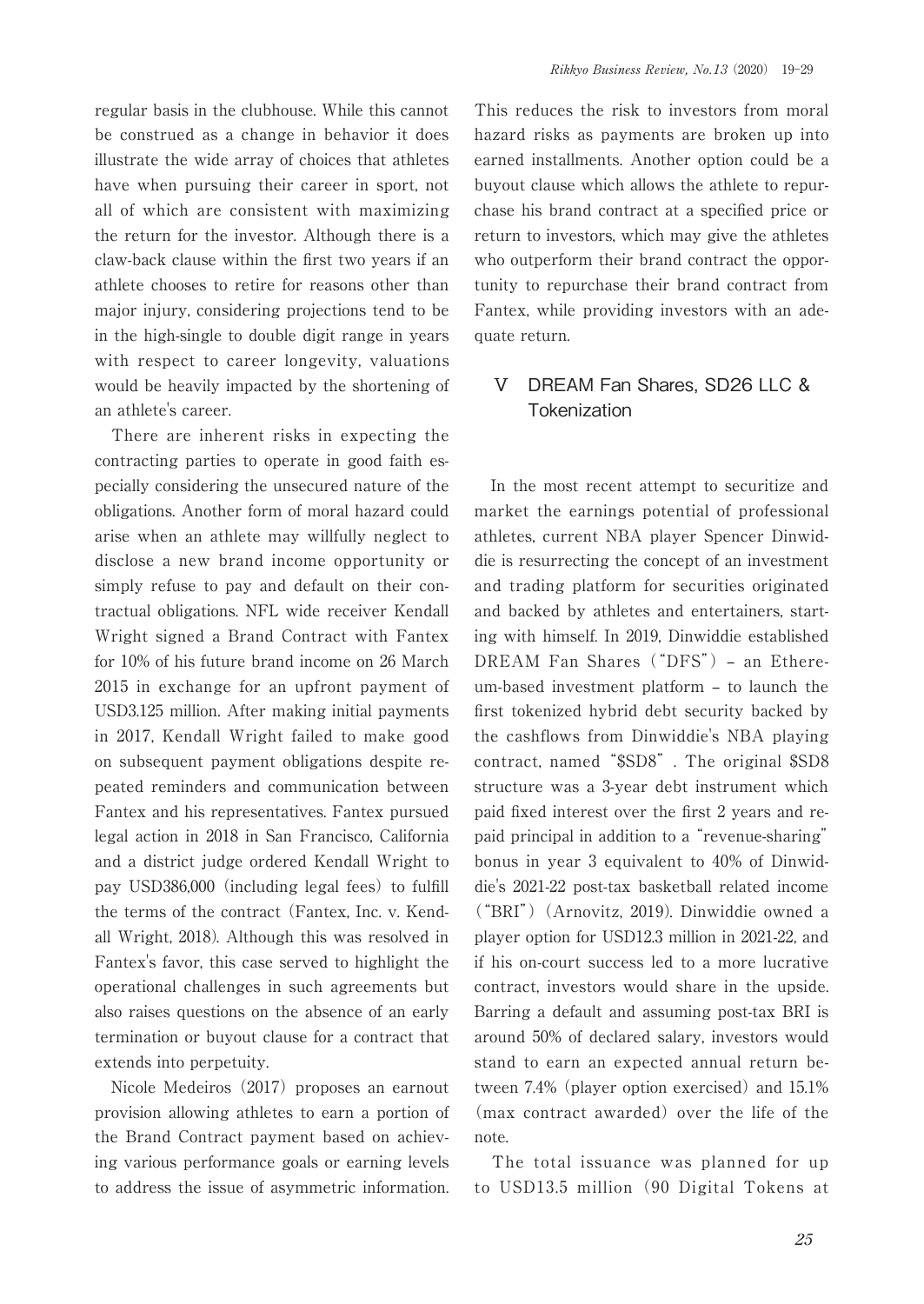USD150,000 each) and made available only to accredited investors under Regulation D of the SEC. The maximum issue size represented only 40% of Dinwiddie's NBA Contract Salary (USD34 million) over the same period ensuring adequate cash flow, in addition to credit-enhancement features including placing USD3 million of reserves in Cash, Gold and Bitcoin on a public blockchain ledger until the maturity of the note (Charania, 2019). While default risk could be mitigated with reserves, moral hazard could be an issue since Dinwiddie may opt to contract with another team for a lower contract price due to personal or other reasons.

Ultimately, the NBA League Office rejected Dinwiddie's proposal after several discussions, considering the structure a violation of Article II Section 13(d) of the 2017 NBA Collective Bargaining Agreement ("CBA") which states "…No player shall assign or otherwise transfer to any third party his right to receive Compensation from the Team under his Uniform Player Contract…" and were concerned the participating bonus optionality contravened anti-gambling regulations (NBA-NBPA CBA, 2017 p59-60). Dinwiddie is presently working with the NBA to modify his offering (renamed "\$SD26" following the change in his jersey number) and will likely be issued as a straight 3-year bond with 4.95% interest and principal repayment at maturity (Sprung, 2020), although details on the finalized structure are undisclosed at this moment.

With a security backed by an athlete's playing contract, there are risks that extend beyond those of traditional debt or equity investments. Liquidity will be scarce given the small issue size and a viable secondary market may fail to materialize, forcing investors to hold the security to maturity. Moral hazard in the extreme case involving behavioral risk of the player which leads to early termination of the playing contract, might include substance abuse, illegal activities leading to dismissal from the team, etc. Another aspect that is rarely invoked but has become of special relevance now involves reduction of player salaries under a Force Majeure Event, such as the COVID-19 pandemic. Under the NBA's CBA Article XXXIX, Section 5. Players could lose  $1/92.6$ <sup>th</sup> of their salary for every game missed as a result of a Force Majeure Event, which includes war and terrorism, natural disasters and epidemics (NBA-NBPA CBA, 2017 p.468). On 11 March 2020, the NBA suspended the remainder of the 2019- 20 NBA Season due to the escalating spread of the COVID-19 pandemic. While the NBA has confirmed that full salaries will be paid up to 1 April 2020, the League Office may invoke the Force Majeure clause and cut salaries starting 15 April 2020 to recover lost income from the cancelled games (Cancian, 2020). Depending on how long the social distancing measures remain in place, players and the league stand to lose significant amounts of basketball related income.

## Ⅵ Conclusion

The sports motif can bring excitement to the classroom and help stir student interest in financial and economic theory (Mahar and Paul, 2010; Butler, Butler, and Considine, 2016). This research note should provide instructors of sports business, intermediate finance, and intermediate microeconomics with information to provide a real-life example in class involving issues related to asymmetric information and income sharing type agreements. The Fantex Series Tracking Stocks on professional athletes may not have gained widespread investor acceptance and the financial structure of the agreement could be strengthened to favor the investor and protect against the issues of moral hazard and information asymmetry. However, securities based on income sharing agreements represent an opportunity for professional athletes to capitalize on their current performance and popularity to monetize their future income and protect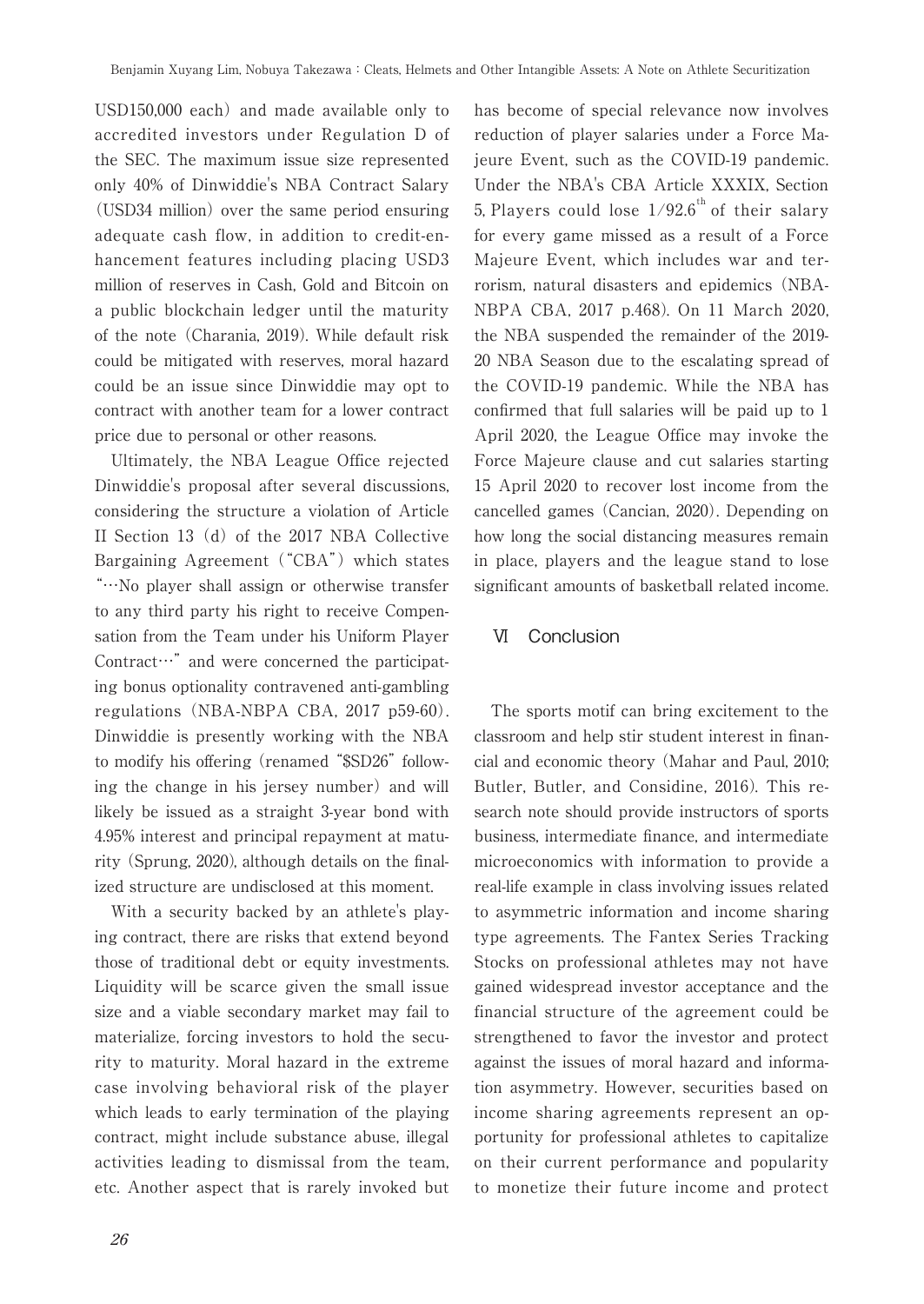themselves against downside risks. The issues of trading liquidity, credible management and the performance tracking error of the securities will likely need to be addressed to further expand investor appeal. On the other hand, these income sharing agreements mark another milestone in the financial innovations created for the entertainment and sports industry to continue pushing the boundaries of finance.

#### Appendix

The appendix summarizes examples of financial modeling that can easily be introduced and incorporated into a lecture as "real world" applications: Vernon Davis series stock price volatility, Fantex stock options, and valuation of the securities proposed by Dinwiddie.

### Example 1: Volatility

Fantex athlete stocks were traded on the FBS alternative trading system (ATS) through 2015. The observed stock prices could provide us with information on the investors perception of the riskiness of the cash flows (brand income) generated by the athlete including the impact of a potential injury. We apply the high-low volatility estimates, developed in Parkinson (1980) and discussed in Garman and Klass (1980) where <sup>q</sup> denotes the intervals on an annual basis and N refers to the number of quarters in the data series.  $H$  and  $L$  are the high and low stock price for each observed quarter.

$$
\sigma_P = \sqrt{\frac{q}{N} \sum_{t=1}^{N} \frac{1}{4(ln2)} (ln H_t - ln L_t)}
$$

Thin and non-synchronous trading of the Fantex stock pose a problem in estimation as the true high price higher than the observed high price and true low price lower than the observed low price, so the current estimate is a lower bound within this context. The SEC files provide us with seven high and low quarterly prices for the Fantex Vernon Davis series stock in 2014 and 2015. This gives us  $q=4$  (quarterly) and  $N=7$  and a Vernon Davis price volatility estimate of approximately 124% (annual basis).

#### Example 2: Executive Stock Option

In practice, the Black Scholes model is often used to value the executive stock for accounting purposes. Data for executive stock options for the Chief Legal Officer is outlined in detail in the SEC 10-K documents. The underlying volatility is given as 0.655, the risk-free rate is 0.0175, and the strike price at 1.61 for options maturing July 2023. Assuming a vesting period of 1.5 years, we will set the time to maturity to 6 years. One can confirm the reported value of 0.967 reported in the 10-K by a straightforward application of the Black Scholes formula.

# Example 3: Proposed \$SD8 / \$SD26 Structure (Spencer Dinwiddie)

Given the information provided in the popular press, the original Dinwiddie security proposed in 2019 could be valued as

$$
Value_{original\,Proposal} = \left[ \sum_{t=1}^{T} \frac{\left( \frac{0.025}{12} \right) Principal_{original}}{\left( 1 + y_{original} \right)^{t}} \right]
$$

$$
+ \frac{Principal_{original} + 0.4(V)}{\left( 1 + y_{original} \right)^{T}}
$$

where  $V=$  max (USD12.3 *million*, *New salary*) is the value of the bonus earned in three years based on his player option which provides for an effective floor of USD12.3 million. y is the yield (monthly basis) for the bond with a maturity in T months. The proposed maturity of the contract is 3 years or T=36 months and the proposed coupon rate was 2.5% p.a. We assume Dinwiddie will not opt out of his player option to sign a contract of lower value than USD12.3 million (e.g. to allow team to sign other free agents with the excess salary cap space). The above is on a pre-tax basis.

The bond price as outlined in the revised proposal in early 2020 would be the equivalent of a straight bond paying 4.95% p.a. monthly with a 3 year maturity.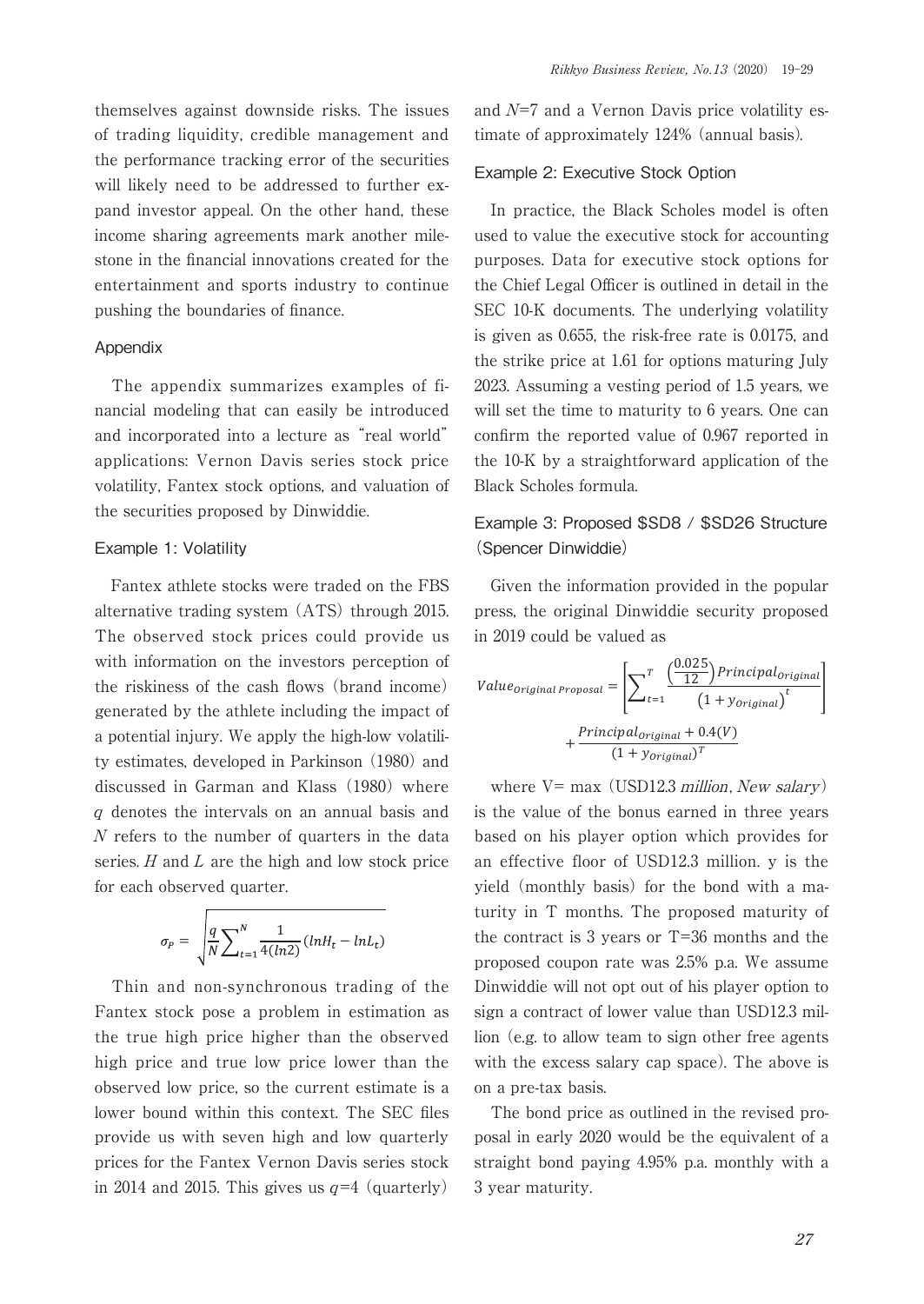$$
Value_{Revised\,Proposal} = \left[ \sum_{t=1}^{T} \frac{\left( \frac{0.0495}{12} \right) \text{Principal}_{Revised}}{\left( 1 + y_{Revised} \right)^t} \right]
$$

$$
+ \frac{\text{Principal}_{Revised}}{\left( 1 + y_{Revised} \right)^T}
$$

#### Acknowledgments

The authors thank Naoya Takezawa, Carolin Schlueter, and Akihiko Ozawa for comments. Takezawa would like to thank the College of Business Collaborative Project Research Fund for support.

#### References

- "2017 NBA-NBPA Collective Bargaining Agreement" (2017). NBPA (National Baketball Players Association), January 19.
- Amir, Eli and Gilad Livine (2005)."Accounting, Valuation and Duration of Football Player Contracts." Journal of Business Finance & Accounting, 32 (3 & 4), 549-586.
- Arnovitz, Kevin (2019)."How investing \$150K in an NBA player would actually work." ESPN.com. October 21.
- Brinksworth, Stuart (2004)."Bondholders Cry Foul on Football Securitization." International Financial Law Review, 23 (3), 22-24.
- Brown, Matthew, Daniel Rascher, Mark Nagel, and Chad McEvoy (2016). Financial Management in the Sport Industry, 2nd edition, Routledge, New York.
- Burns, Tom (2006). "Structured Finance and Football Clubs: An Interim Assessment of the use of Securitisation." Entertainment and Sports Law Journal, ISSN 1748-944X, December, 1-12.
- Butler, David, Robbie Butler, and John Considine (2016). "What 'The Simpsons' Can Teach Us About Sports Economics." Journal of Economics and Finance Education, 15 (2), 88-100.
- Cancian, Dan (2020)."NBA considers plan to withhold player salaries for games canceled due to coronavirus lockdown." Newsweek.com, March 21.
- Cathcart, Brian (2004). "Money to Burn." The Observer, March 7.
- Charania, Shams (2019)."Sources: Spencer Dinwiddie to convert his NBA contract into a secured digital investment. Here's what that means." TheAthletic. com, September 12.
- Fantex, Inc. v. Kendall Wright (2018). CGC-18-563550 (Cal. August 14)
- Fantex Inc. (2013)."Form S-1 Preliminary Prospectus Vernon Davis Convertible Tracking Stock." Securi-<br>
tion and Exphange Commission ties and Exchange Commission.
	- Fantex Inc. (2014, 2015a). "Form 10-K Annual Report." Securities and Exchange Commission.
	- Fantex Inc. (2015b) "Fantex, Inc. Declares Third Cash Dividend for Fantex Vernon Davis." Fantex website, April 20.
	- Fantex Inc. (select years)."Form 10-Q Quarterly Report." Securities and Exchange Commission.
	- Fried, Gil, Timothy DeSchriver and Michael Mondello (2013). Sport Finance, 3rd edition. Human Kinetics, Champaign, IL,
	- Foster, George, Stephen Greyser, and Bill Walsh (2006). The Business of Sports. South-Western Cengage Learning, Mason, OH.
	- Garman, Mark and Michael Klass (1980). "On the Estimation of Security Price Volatilities from Historical Data." *Journal of Business*, 53 (1), 67-78.
	- Madonia, Greg and Austin Smith (2016). "My Future or Our Future?" The Disincentive Impact of Income Share Agreements." Working Paper No. 16-03. Department of Economics, University of Colorado.
	- Mahar, James and Rodney Paul (2010). "Using Sports to Teach Finance and Economics." Journal of Economics and Finance Education, 9 (2), 43-53.
	- Maxcy, Joel and Joris Drayer (2014). "Sports Analytics: Advancing Decision Making Through Technology and Data." The IBIT Report. Fox School of Business Temple University.
	- Medeiros, Nicole (2017). "From Sports Stadiums to the Stock Exchange: The Economic Agency Costs of Fantex`s Income-Share Agreements with Professional Athletes." Hastings Business Law Journal, 13 (3), 373-388.
	- Morrow, Stephen (1999). The New Business of Football: Accountability and Finance in Football. Palgrave MacMillan, New York, NY.
	- Oei, Shu-Yi, and Diane Ring (2014)."The New Human Equity Transactions." California Law Review Circuit, 5, 266-277.
	- Oei, Shu-Yi, and Diane Ring(2015)."Human Equity Regulating the Net Income Share Agreements." Vanderbilt Law Review, 68, 681-760.
	- Parkinson, Michael (1980). "The Extreme Value Method for Estimating the Variance of the Rate of Return." *Journal of Business*, 53 (1), 61-65.
	- Schwartz, Jeff (2015). "The Corporation of Personhood." University of Illinois Law Review, No. 3, 1119-1175.
	- Sprung, Shlomo (2020)."Spencer Dinwiddie Launch-